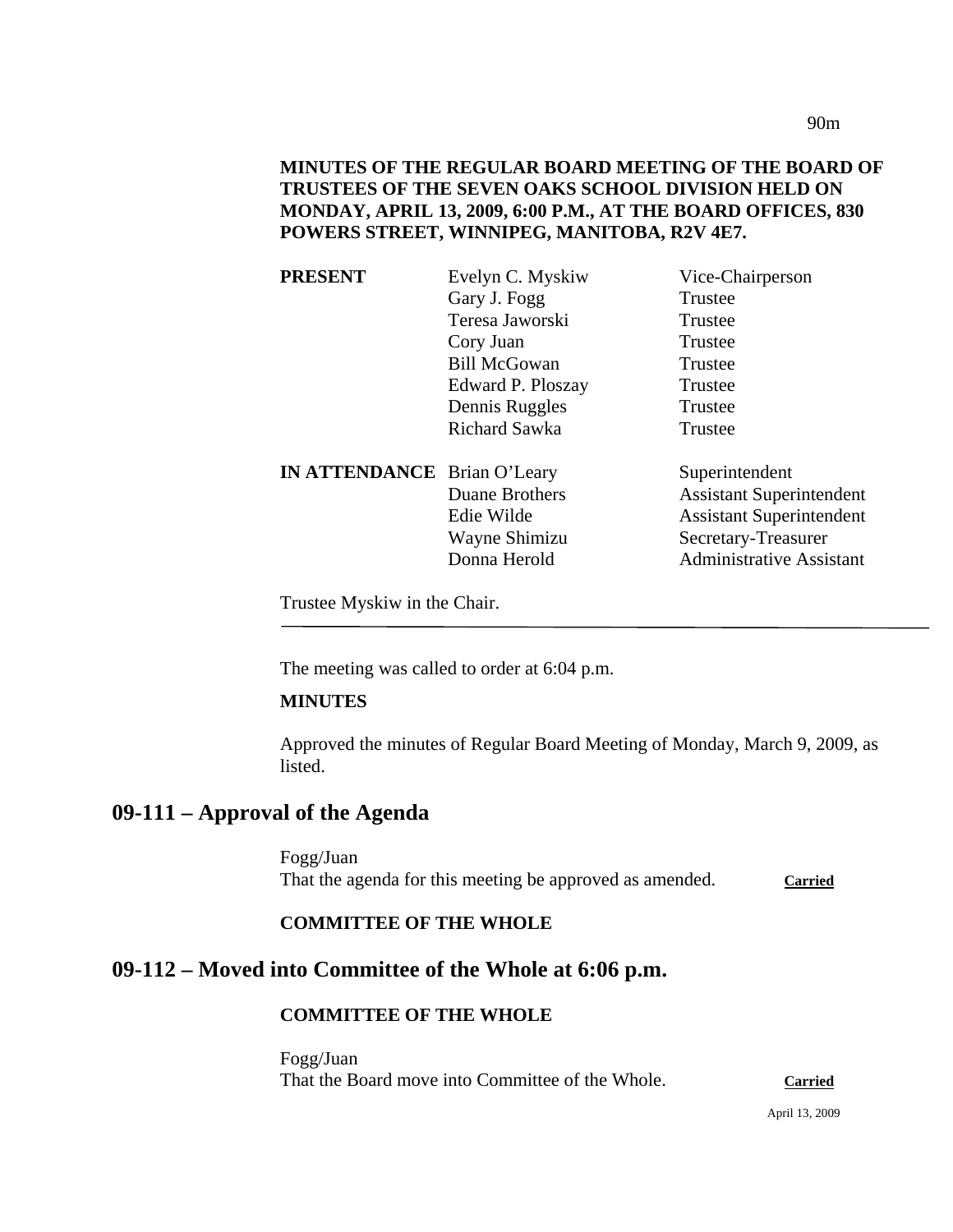Trustee McGowan in the Chair.

#### **OFFICERS' REPORT**

Trustees Sawka, Jaworski and Ruggles reported on developments arising from collective bargaining.

#### **SUPERINTENDENTS' PERSONNEL REPORT**

## **09-113 – Superintendents' Personnel Report**

Ruggles/Fogg That the Superintendents' Personnel Report be ratified. **Carried**

#### TEACHER APPOINTMENTS

The following were appointed to Teacher General (permanent) teaching contracts:

Julieta De Paula-Oliveira (1.00), effective March 27, 2009 Thomas Gross (1.00), effective September 8, 2009 Arla Parker (1.00), effective September 8, 2009

The following were appointed to Limited Teacher-General (term) contracts:

Ian Bowie (1.00), effective March 2, 2009 to April 30, 2009 Donna Engel (.50), effective April 6, 2009 (indefinite) Lorna Meyer (.50), effective April 6, 2009 (indefinite) Jessica Schwarz (.50), effective February 5, 2009 to March 27, 2009

#### SUBSTITUTE TEACHERS

The following were appointed to Substitute Teacher contracts:

| May Bolisay           |
|-----------------------|
| Lovepree Chahal       |
| Lane Collins          |
| <b>Annette Greene</b> |
| Kristin Grey          |
| Gina Guo              |
| Adam Khan             |
| Chelsea Levy          |

Kuljinder Maan Nicole Sadler Niall McFadyen Carrie Smith Stephanie Miller **Amanda** Stone Ethelene Muer Allison Thomas Shirley Parker-Creasy Jeremy Tosczak Ashley Porter Kim Trudeau Naomi Reimer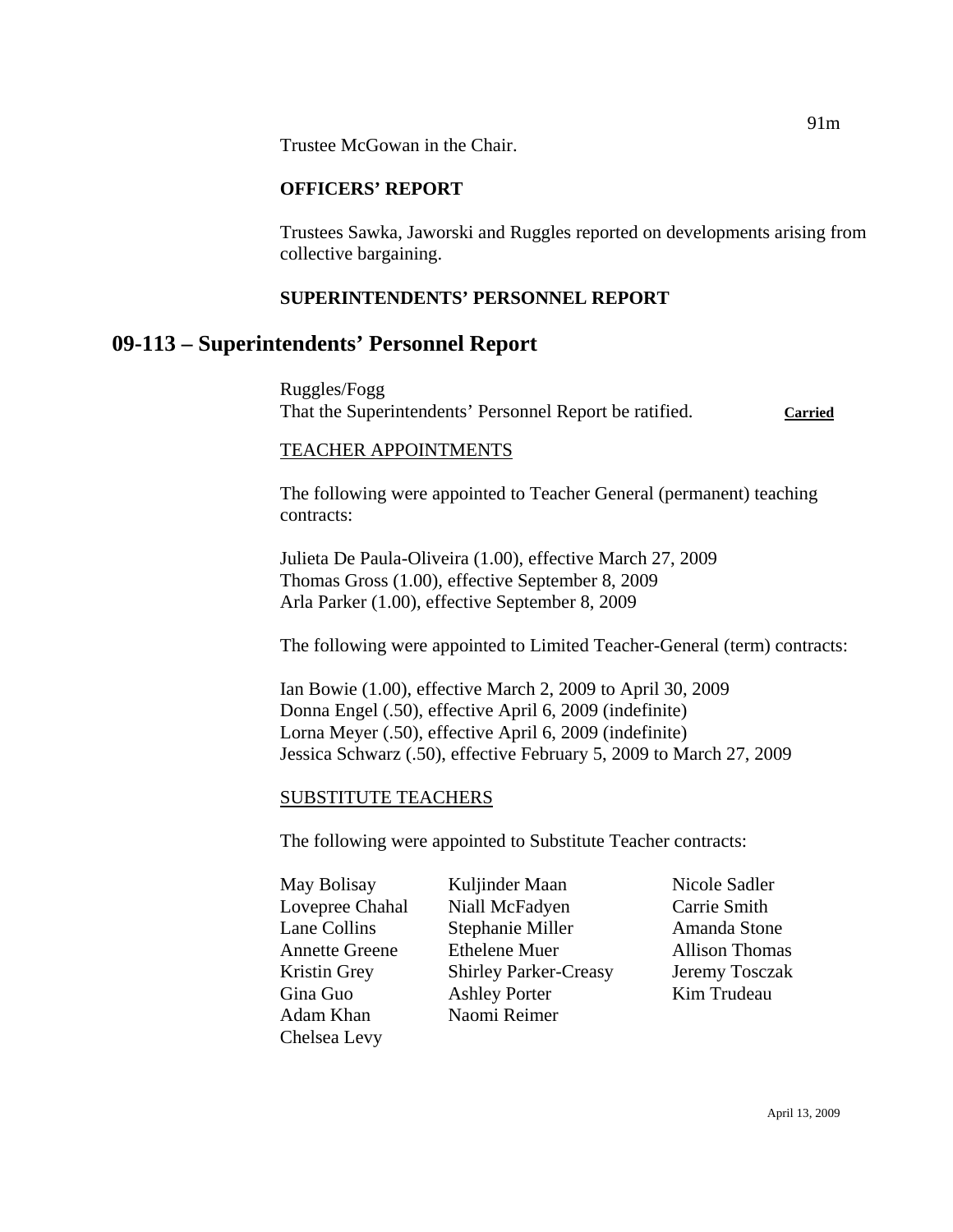#### **SUPERINTENDENTS' PERSONNEL REPORT**

#### PARAPROFESSIONAL APPOINTMENTS

The following were appointed to Paraprofessional positions:

Wendy Anderson, full-time (1.00), effective March 19, 2009 Laurie Cardinal, part-time (4 hours per day), effective April 6, 2009

#### MAINTENANCE TRANSPORTATION & CUSTODIAL SERVICES APPOINTMENTS

Appointed the following to Maintenance Supervisor positions effective April 13, 2009:

Paul Anderson, full-time (1.00) Assistant Director of Operations Jeff Harder, full-time (1.00) Coordinator of Maintenance and Custodial Services Tony Campos, full-time (1.00) Coordinator of Maintenance and Custodial Services

#### ADMINISTRATOR DEFERRED SALARY LEAVE

Granted Marcel Bérubé deferred salary leave effective the 2013-2014 school year.

#### TEACHER/CLINICIAN LEAVES OF ABSENCE

Granted the following Leaves of Absence:

Granted Michelle Reimer, full-time (1.00), without pay, effective April 1, 2009 to June 30, 2009.

The following were granted leaves of absence, without pay, effective the 2009- 2010 school year:

Yolanda Papini-Pollock (.50) Nathalie Rousseau (.50) Cheryl Thorlakson (1.00)

#### TEACHER RETIREMENTS

Received notice of intent to retire from Joanne Tabor, effective June 30, 2009 and Dianne Harms effective December 31, 2009.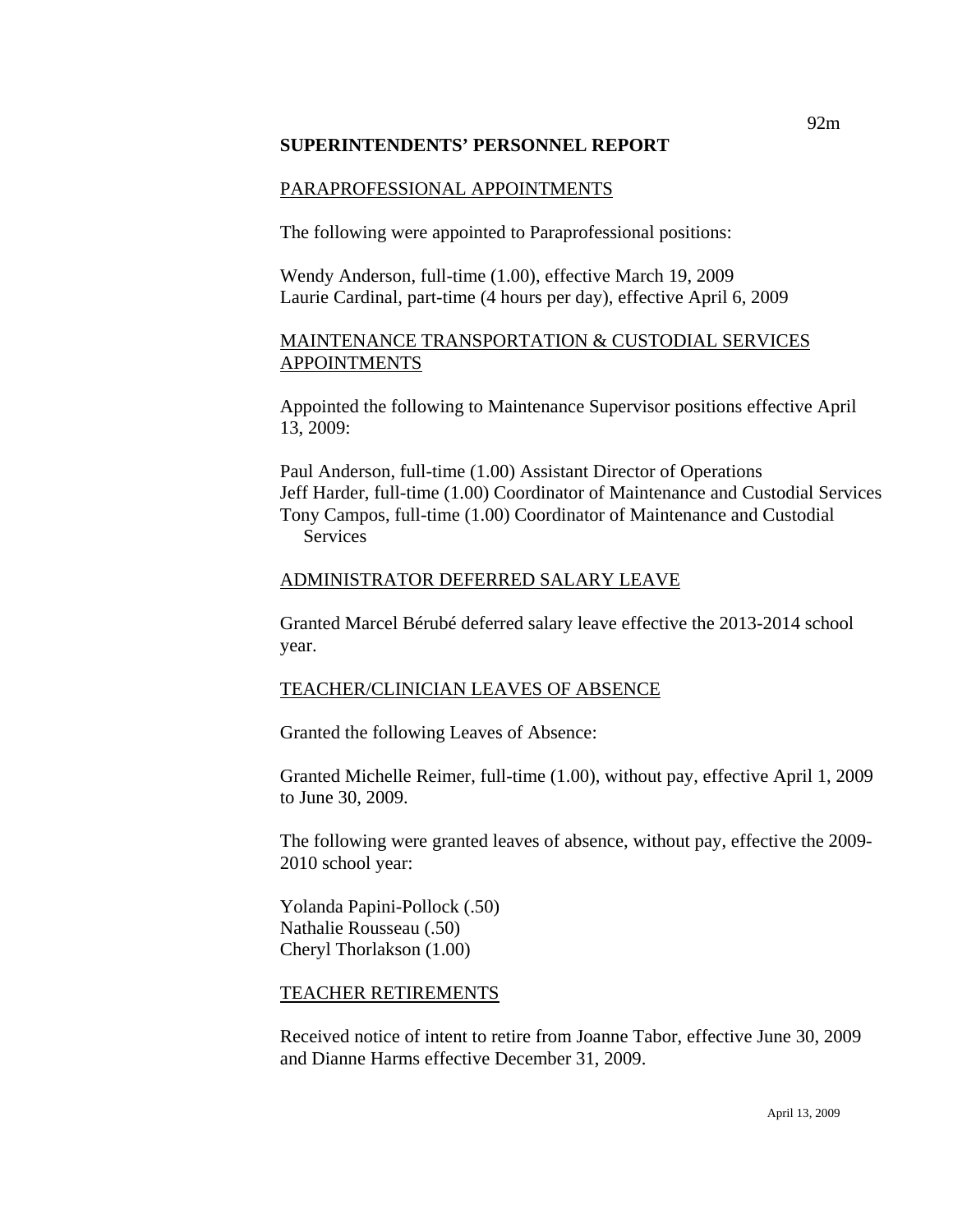#### **SUPERINTENDENTS' PERSONNEL REPORT**

### MATERNITY AND PARENTAL LEAVE

Granted Angelique Khan St. Hilaire maternity leave effective July 10, 2009 to September 6, 2011.

#### **SUPERINTENDENTS' REPORT**

The following matters received as information:

- **Personnel and Student Matters.**
- Negotiation Information.
- **Family Leave and Sick Days.**

Trustee Myskiw in the Chair.

#### **CORRESPONDENCE**

## **09-114 – 2009-2010 School Calendar**

Juan/McGowan That the school calendar for the 2009/2010 school year be approved with September 8 and 9, 2009 being orientation days for K to 8 schools.

**Carried** 

## **09-115 – By-Law No. 1-2009**

#### Ruggles/Ploszay

That By-Law No. 1-2009 for the purpose of borrowing the sum of \$901,200.00 and issuing debentures therefore, for the purpose of steam heating system replacement at Garden City Collegiate East (\$397,300.00), portable repairs at Elwick Community School (\$7,700.00), masonry gym walls at Garden City Collegiate (\$14,700.00) and new school and site – West Kildonan Collegiate (\$481,500.00) be given first reading. **Carried**

## **09-116 – By-Law No. 2-2009 Annual Borrowing By-Law**

Sawka/Fogg

That By-Law No. 2-2009 for the borrowing of monies for current operating purposes be given first reading. **Carried** 

## **CORRESPONDENCE**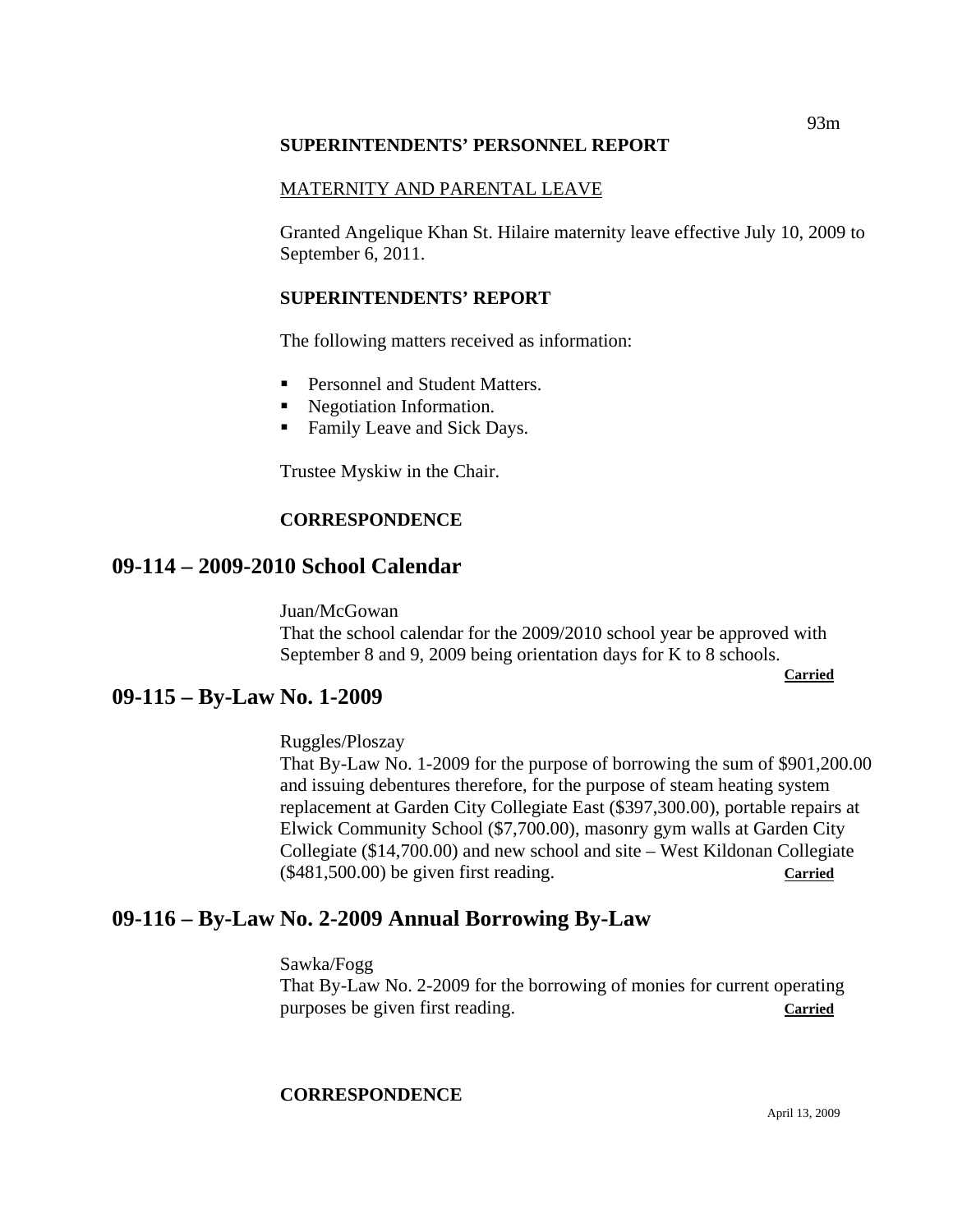That the Board suspend its regular order of business in order to give second and third reading to By-Law No. 2-2009 for the borrowing of monies for current operating purposes. **Carried**

## McGowan/Juan

That By-Law No. 2-2009 for the borrowing of monies for current operating purposes be given second reading. **Carried**

Ploszay/Jaworski

That By-Law No. 2-2009 for the borrowing of monies for current operating purposes be given third and final reading be signed and sealed. **Carried**

## **SUPERINTENDENTS' REPORT**

The following matters received as information:

- Maples Marsville Link Up April 21, 2009 from 10:15 to 12:00 noon.
- Maples Unity Group.
- May 14, 2009 TJ's Gift Benefit Dinner

## **CONSENT AGENDA**

## **09-117 – Consent Agenda**

Ruggles/Fogg That the Consent Agenda be approved. **Carried**

Cheque Listing – March 2009

That cheques #902489-#903073, #90002937-#90003521, and #9110-#9142 in the amount of \$7,527,766.67 be approved.

Karen Mozdzen, SAG Chair, Manitoba School Counsellor's Association

That the Board grant permission for the Manitoba School Counsellors' Association (MSCA) to host a Wine and Cheese reception on Friday, October 23, 2009 from 3:00 p.m. to 6:00 p.m. in the Theatre at Maples Collegiate (sponsored by Herzing College).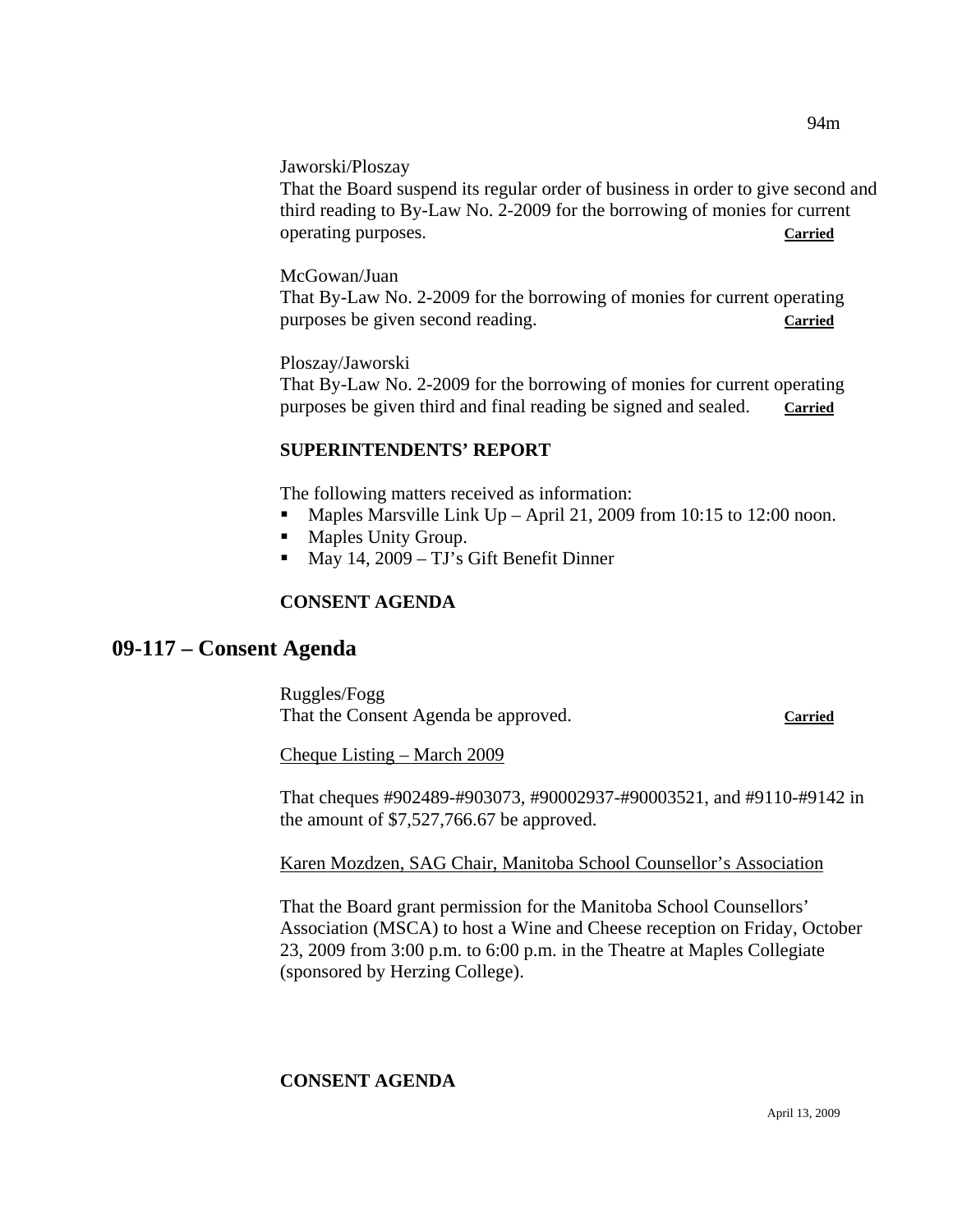#### Appin Associates Invoice No. B5384.485.077

That Invoice No. B5384.485.077 for the Margaret Park Condenser in the amount of \$546.00 be paid to Appin Associates.

#### Jed's Construction Ltd. Certificate of Payment No. 1

That Certificate of Payment No. 1 for the Edmund Partridge Community School Grooming Room Renovation in the amount of \$27,402.98 be paid to Jed's Construction Ltd.

#### Statutory Holdback on Jed's Construction Certificate of Payment No. 1

That 7-1/2% Statutory Holdback on Certificate of Payment No. 1 for the Edmund Partridge Community School Grooming Room Renovation in the amount of \$2,116.06 be paid to the Seven Oaks School Division /Jed's Construction 424 EP Groom Room Account.

#### National Refrigeration Heating Invoice No. 17355

That Invoice No. 17355 for the Garden City Collegiate East steam heating system replacement in the amount of \$113,960.00 be paid to National Refrigeration Heating Ltd.

#### Statutory Holdback on National Refrigeration Invoice No. 17355

That 7-1/2% Statutory Holdback on Invoice No. 17355 for the steam heating system replacement at Garden City Collegiate East in the amount of \$8,250.00 be paid to the Seven Oaks School Division / National Refrigeration 420 Account.

#### Number Ten Architectural Group Invoice No. 6663

That Invoice No. 6663 for the Edmund Partridge Grooming Room renovations in the amount of \$3,847.16 be paid to Number Ten Architectural Group.

#### Number Ten Architectural Group Invoice No. 6664

That Invoice No. 6664 for the Riverbend Community School Portables in the amount of \$1,792.33 be paid to Number Ten Architectural Group.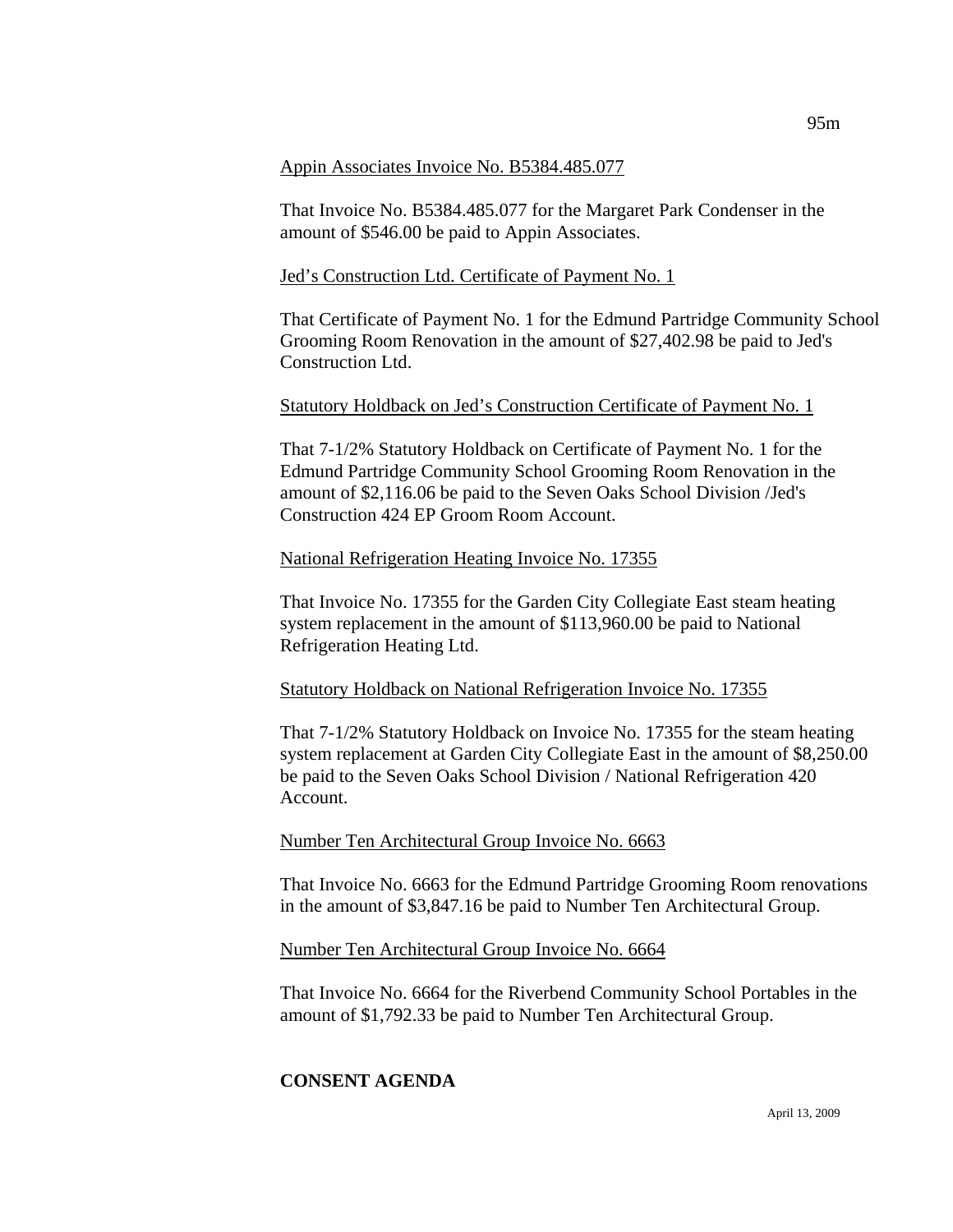#### Number Ten Architectural Group Invoice No. 6665

That Invoice No. 6665 for the Arthur E. Wright Community School Portables in the amount of \$2,840.44 be paid to Number Ten Architectural Group.

#### Number Ten Architectural Group Invoice No. 6682

That Invoice No. 6682 for Garden City Collegiate Link in the amount of \$15,123.07 be paid to Number Ten Architectural Group.

#### Number Ten Architectural Group Invoice No. 6730

That Invoice No. 6730 for the Garden City Collegiate Link in the amount of \$19,466.27 be paid to Number Ten Architectural Group.

#### Number Ten Architectural Group Invoice No. 6731

That Invoice No. 6731 for the Edmund Partridge Grooming Room renovations in the amount of \$12,547.83 be paid to Number Ten Architectural Group.

#### Stantec Consulting Invoice No. 362471

That Invoice No. 362471 for the Garden City Collegiate West Roof Design Phase 2 in the amount of \$28,149.73 be paid to Stantec Consulting.

#### Stantec Consulting Invoice No. 362476

That Invoice No. 362476 for the Leila North Portable Relocation in the amount of \$2,405.03 be paid to Stantec Consulting.

#### Stantec Consulting Invoice No. 368770

That Invoice No. 368770 for the Garden City Collegiate West Roof Reinforcement Design Phase 2 in the amount of \$2,541.06 be paid to Stantec Consulting.

Westland Construction Certificate of Payment No. 2 Edmund Partridge Community School

That Certificate of Payment No. 2 for the Edmund Partridge Community School renovations in the amount of \$27,792.31 be paid to Westland Construction.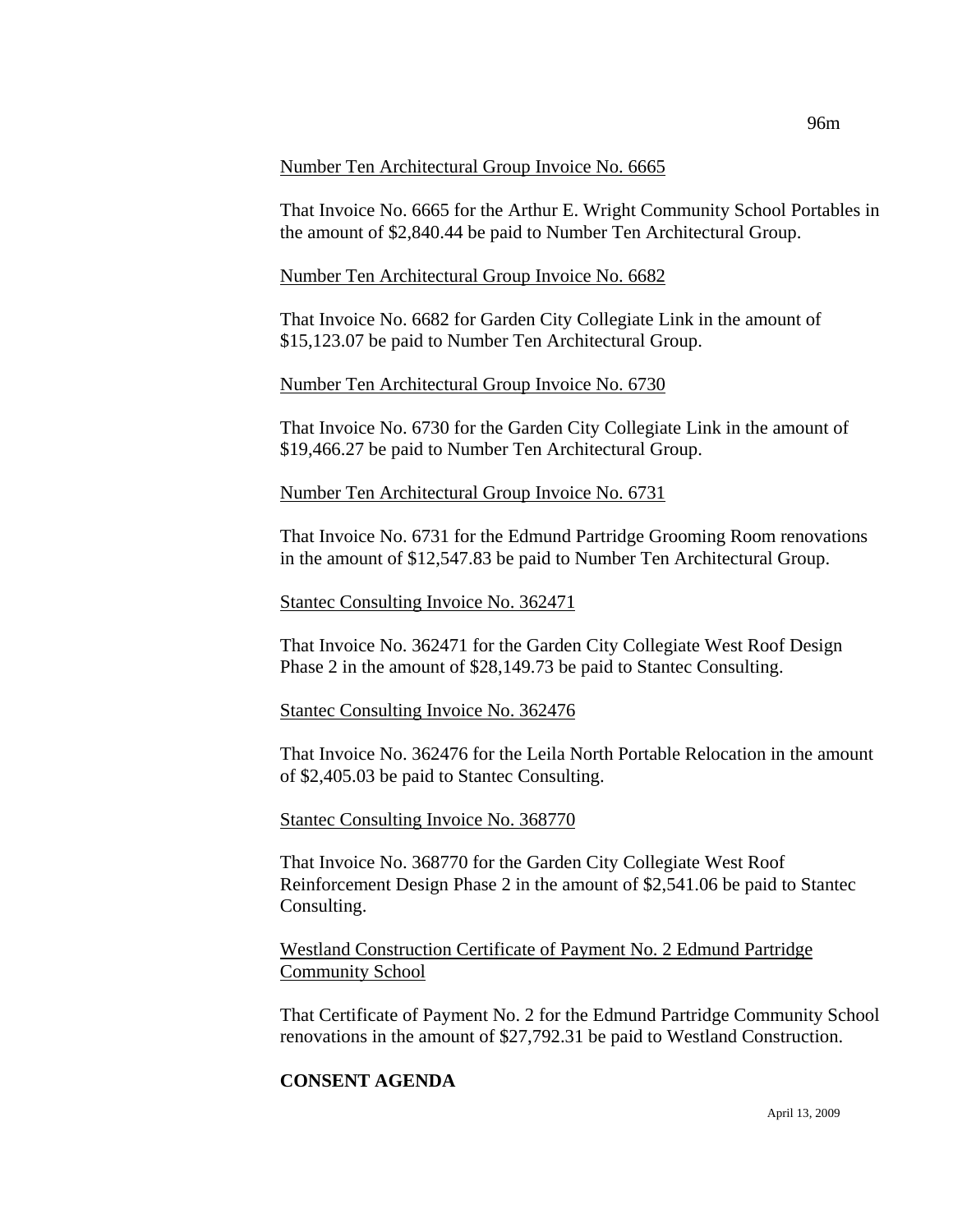Statutory Holdback on Westland Construction Certificate of Payment No. 2 Edmund Partridge Community School

That 7-1/2% Statutory Holdback on Certificate of Payment No. 2 for the Edmund Partridge Community School Renovations in the amount of \$2,146.13 be paid to the Seven Oaks School Division / Westland Const-EP Renovation 410 Account.

Westland Construction Certificate of Payment No. 3 Edmund Partridge Community School

That Certificate of Payment No. 3 for the Edmund Partridge Community School Renovations in the amount of \$75,375.22 be paid to Westland Construction.

Statutory Holdback on Westland Construction Certificate of Payment No. 3

That 7-1/2% Statutory Holdback on Certificate of Payment No. 3 for the Edmund Partridge Community School Renovations in the amount of \$5,820.48 be paid to the Seven Oaks School Division / Westland Const-EP Renov 410 Account.

Westland Construction Certificate of Payment No. 1 Leila North Community School

That Certificate of Payment No. 1 (LN) for the Leila North Portable Relocation in the amount of \$10,275.44 be paid to Westland Construction.

Statutory Holdback on Westland Construction Certificate of Payment No. 1 Leila North Community School

That 7-1/2% Statutory Holdback on Westland Construction Certificate of Payment No. 1 (LN) for the Leila North Portable Relocation in the amount of \$793.47 be paid to the Seven Oaks School Division / Westland Const-LN Port Relc 422 Account.

Westland Construction Certificate of Payment No. 2 Leila North Community School

That Certificate of Payment No. 2 (LN) for the Leila North Portable Relocation in the amount of \$22,682.43 be paid to Westland Construction.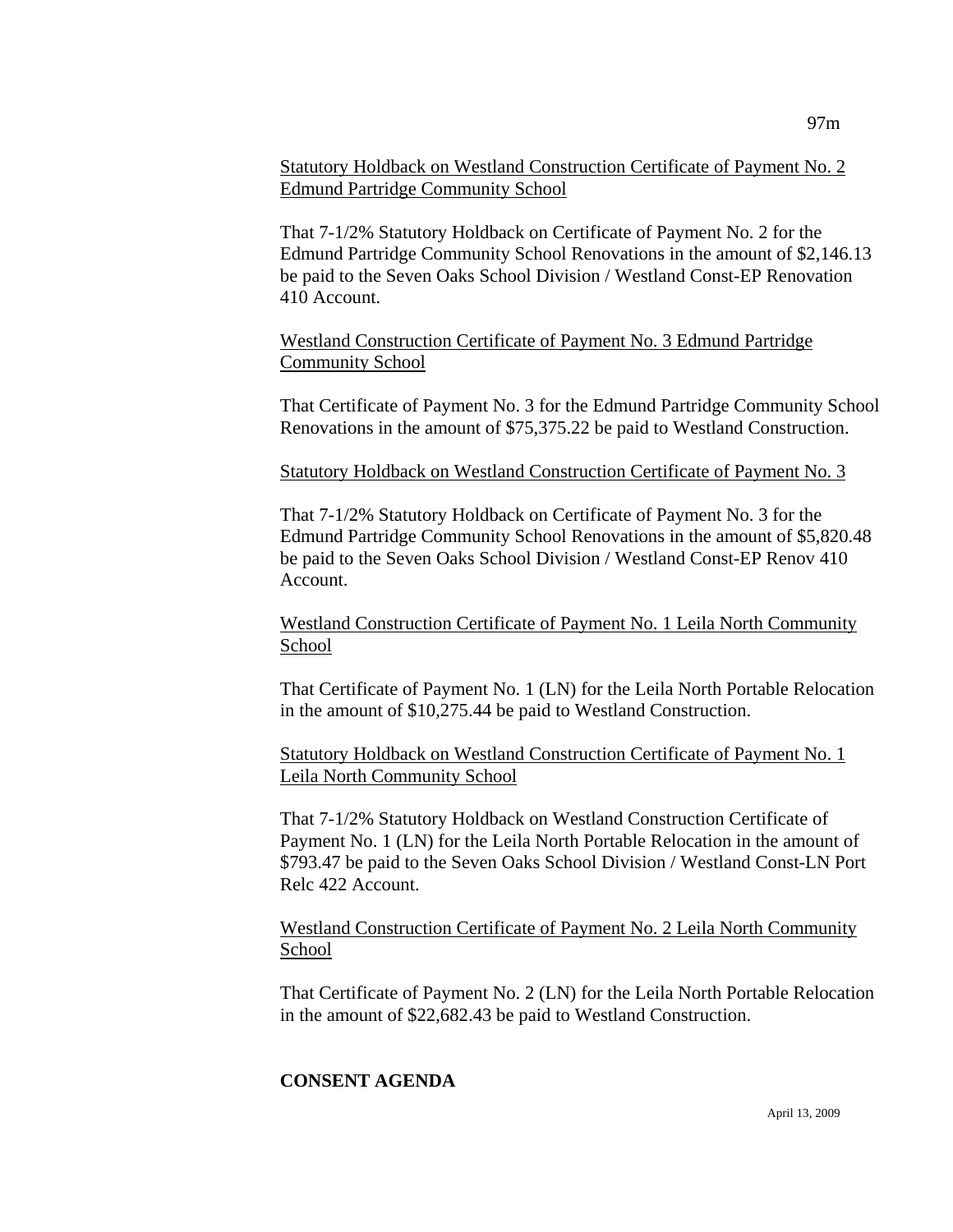## Statutory Holdback on Westland Construction Certificate of Payment No. 2 Leila North Community School

That 7-1/2% Statutory Holdback on Westland Construction Certificate of Payment No. 2 for the Leila North Portable Relocation in the amount of \$1,751.54 be paid to the Seven Oaks School Division / Westland Const-LN Port Relc 422 Account.

#### Westland Construction Certificate of Payment No. 7

That Certificate of Payment No. 7 for the Garden City Collegiate Link in the amount of \$819,828.78 be paid to Westland Construction.

#### Statutory Holdback on Westland Construction Certificate of Payment No. 7

That 7-1/2% Statutory Holdback on Westland Construction Certificate of Payment No. 7 for the Garden City Collegiate Link in the amount of \$63,307.24 be paid to the Seven Oaks School Division / Westland Construction Account.

#### Croatian Pavilion-Zagreb – West Kildonan Collegiate

That permission be granted for the Croatian Pavilion-Zagreb to be held at West Kildonan Collegiate during Folklorama, August 9-15, 2009.

## **ITEMS OF INFORMATION**

## **CONFERENCE REPORTS**

- Howard Kowalchuk and Adair Warren, Vice-Principals, Garden City Collegiate, Met School Visitation, Providence Rhode Island, January 21 to 22, 2009.
- Howard Ryant, Principal, Collicutt School, Building Community with Children – Reggio Emila Conference, Toronto, February 28 to March 1, 2009.
- Ray Sharp, Divisional Network Supervisor, Dell K to 12 Educational Conference, Austin, Texas, March 9 to 11, 2009.

## **OTHER REPORTS**

- Trustee Ruggles reported on San Diego Met School Visitation.
- **Trustees Juan and Jaworski reported on the National School Boards** Association  $69<sup>th</sup>$  Annual Conference.
- **Trustee Sawka reported on the Association of Supervision and Curriculum**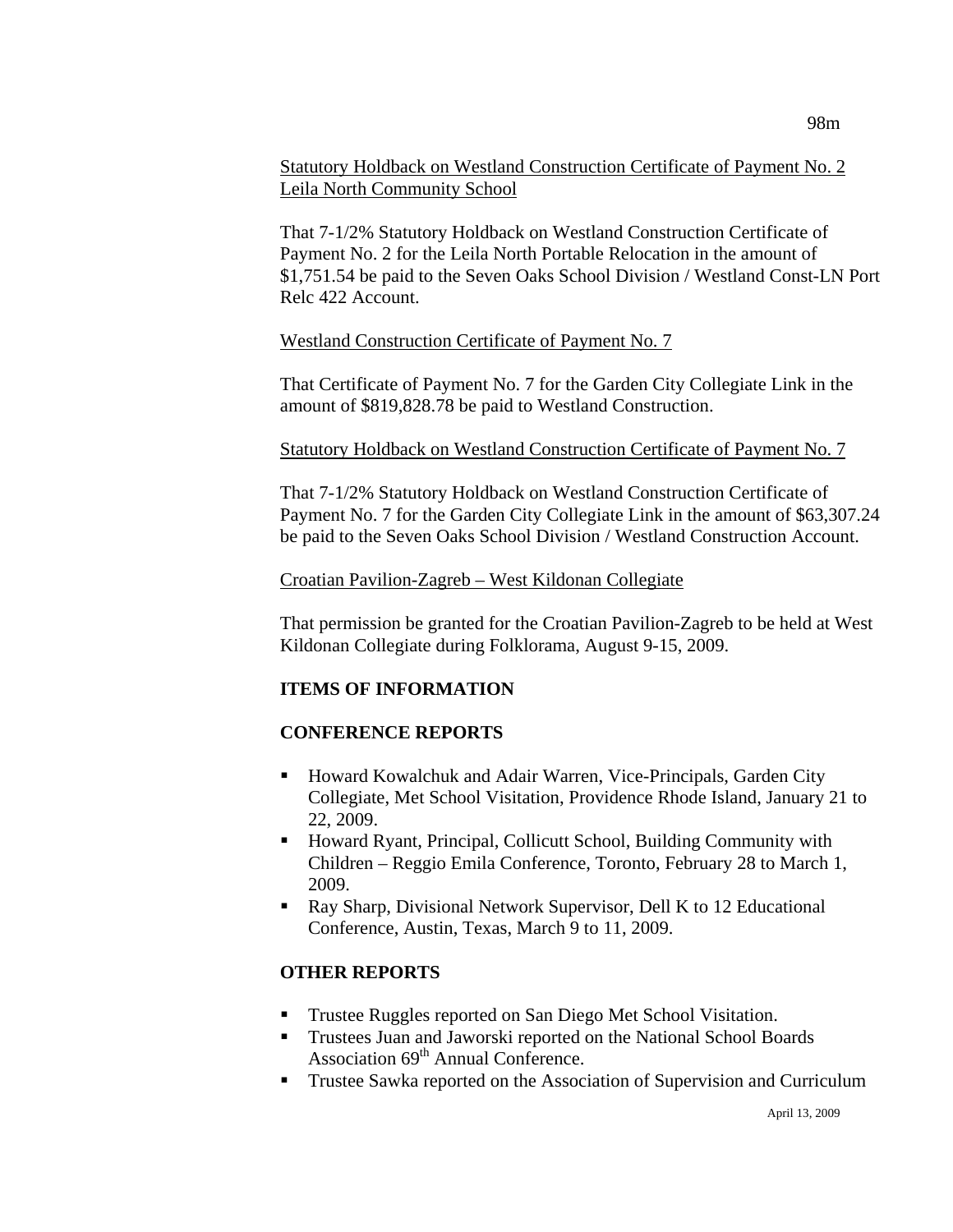99m

Development - Learning Beyond Boundaries Conference.

- **Trustee Myskiw reported on the Healthy Buddies Launch at Victory School.**
- Trustee Juan informed the Board she was asked to sit on the MAST Multiculturalism Committee.

## **CORRESPONDENCE**

- David Williscroft, Debra Boyko, Dawn Wilson Teachers, Maples Collegiate: information regarding upcoming trip to France and Italy during Spring Break 2010 with a group of Grade 10, 11, and 12 students.
- CSBA Infopicks: March 6, 2009.
- Dave Yeo, Director, Education Administration Services, MECY: Transitioning between 28, 29 and 30 credit graduation models.
	- Sustainability and Education Academy: Education Leader Seminars.
- Hugh Coburn, President, MAST: Response to March 25, 2009 Free Press article.
- Honourable Peter Bjornson, Minister, MECY: Interdivisional Program for Students with Autism.
- H.M. Singh, Associate Secretary, Public Utilities Board: Notice of Public Hearing – Application to Change the Use of Access Driveway from Temporary to Permanent (Residential).
- Keith Thomas, Risk Manager, MAST: Fire Inspections of Schools.
- Carolyn Duhamel, Executive Director, MAST: Association Name Change.
- **MAST:** Executive Highlights, March 18, 2009.
- Wayne Shimizu, Secretary-Treasurer and Maria Cullum, SOPA President: Seven Oaks School Division extending the services of the Occupational Rehabilitation Group of Canada (ORGOC) to SOPA members.
- Carolyn Duhamel, Executive Director, MAST: Letter to Dr. Jon Young, Faculty of Education for continued support for public schools and school boards in Manitoba.
- Cliff Meder, Director of Operations, Seven Oaks School Division: Tenders for Garden City Collegiate West Roof Replacement and Structural Reinforcement Phase II and letter to Regent Construction Inc. awarding tender.
- R. Appelmans, Secretary-Treasurer, The Winnipeg School Division: Rita Hildahl elected Trustee in by-election.
- Hugh Coburn, President, MAST: Letter to Honourable Peter Bjornson regarding investment in capital construction and infrastructure upgrades.
- David Yeo, Director, MECY: Legislative amendments to Bill 232 (Anaphylaxis Policies) and Bill 11 (The Children's Advocate's Enhanced Mandate Act).
- **Marie O'Neill, Associate Deputy Minister, Manitoba Health and Healthy** Living: Manitoba School Nutrition Survey.

**CORRESPONDENCE**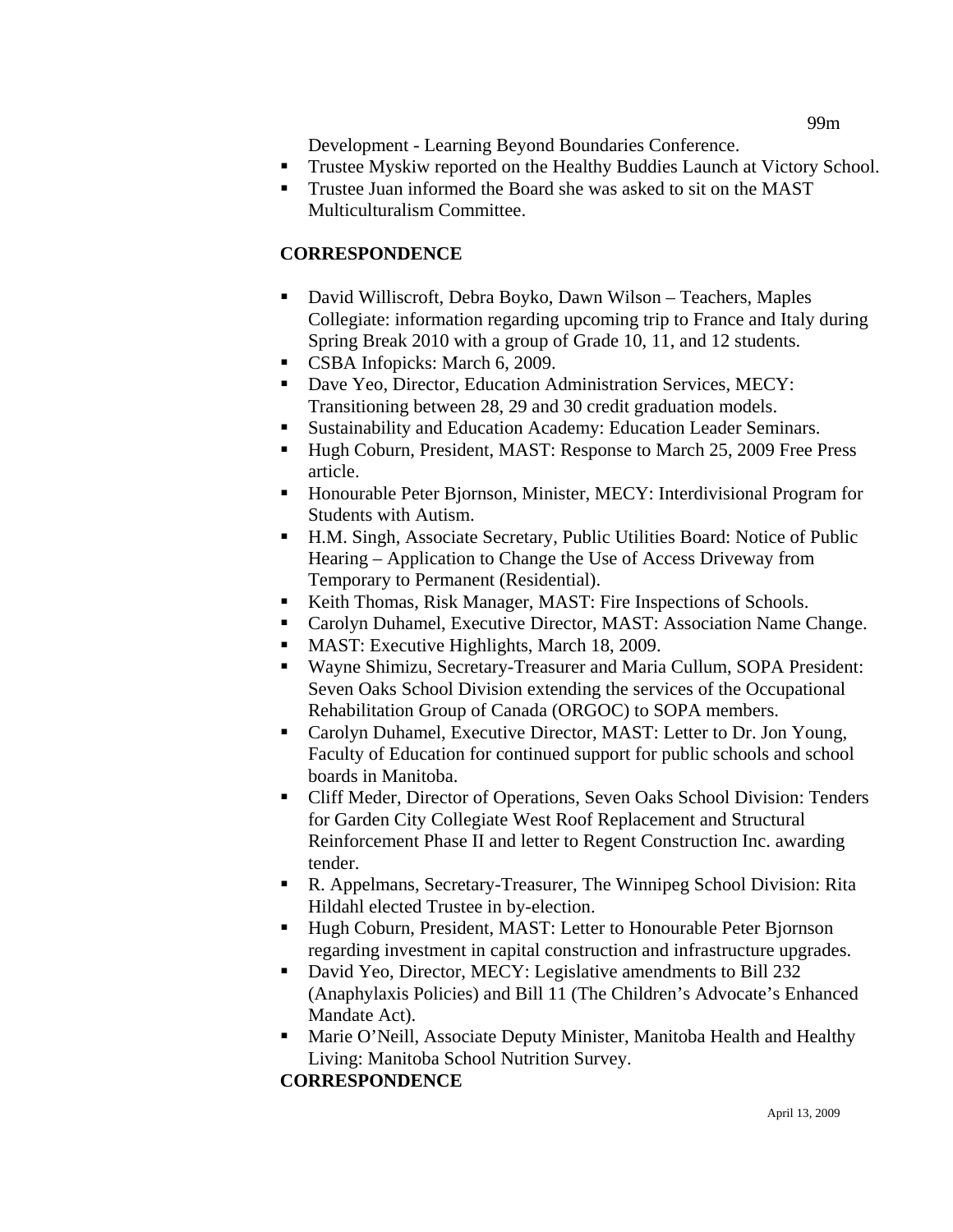- **Manitoba News Releases:**  $3^{rd}$  Quarter Financial Report, Budget 2009 Invests in Learning and Knowledge, Budget 2009 Charts a Balanced Steady Course, Budget 2009 Keeps Manitoba Deficit Free, Budget 2009 Continues to Reduce Taxes, Speed Limit to Increase on Certain Sections of Twinned Highway.
- Rick Dedi, Executive Director, PSFB: Letter of support for Garden City Collegiate – Structural Repairs and Roof Replacement Phase II, A.E. Wright Portables, Riverbend – Portables, and Margaret Park – Air Cooled Condensing Unit Replacement.
- Rick Dedi, Executive Director, PSFB: 2009-2010 Public Schools Capital Support Program.
- Darryl Gervais, A/Director, MECY: Categorical Grants and School Division Reporting Process.
- City of Winnipeg: 2009 Mill Rates for the Education Support Levy and Special Levy.
- Wayne Shimizu, Secretary-Treasurer, Seven Oaks School Division: Notice of 2009 Tax Requirements.
- Wendy Mackey, Chartier Property Management: Refund cheque in the amount of \$106,943.93 for Seven Oaks School Division's share of the Underground Services and the Traffic Light refund on Ridgecrest Avenue.
- David Palubeski, Lombard North Group: Manitoba Hydro refund of \$21,061.88 for 19 lots on Grady Bend Place.
- MAST: January 24, 2009 AGM minutes.
- MAST Salary Bulletins: Sunrise School Division and the Sunrise Teachers' Association Agreement-in-Committee and Pine Creek School Division and the Canadian Union of Public Employees Local 3344.
- MAST Labour Relations: CPI, Unemployment Rate, Regional Trends update.
- MAST: March 4, 2009 Pension Minutes.
- **MASBO: Fiscal Focus, Volume 10, March 2009.**
- Seven Oaks School Division Benefit Rates Summary.
- aferhours Education Spring 2009 Brochure.
- Manitoba Association of Parent Councils: AGM meeting and Book of Reports 2008-2009.
- The General Child and Family Services Authority: Progress report on the Changes for Children Initiative.
- Gord Mackintosh News & Views, Spring 2009.
- University of Manitoba Centre for Health Policy: The Cost of Hospitalizations in Manitoba.
- 2008 Enrolment Report.
- Articles from Winnipeg Free Press, Globe and Mail and the Gazette.

## **CORRESPONDENCE**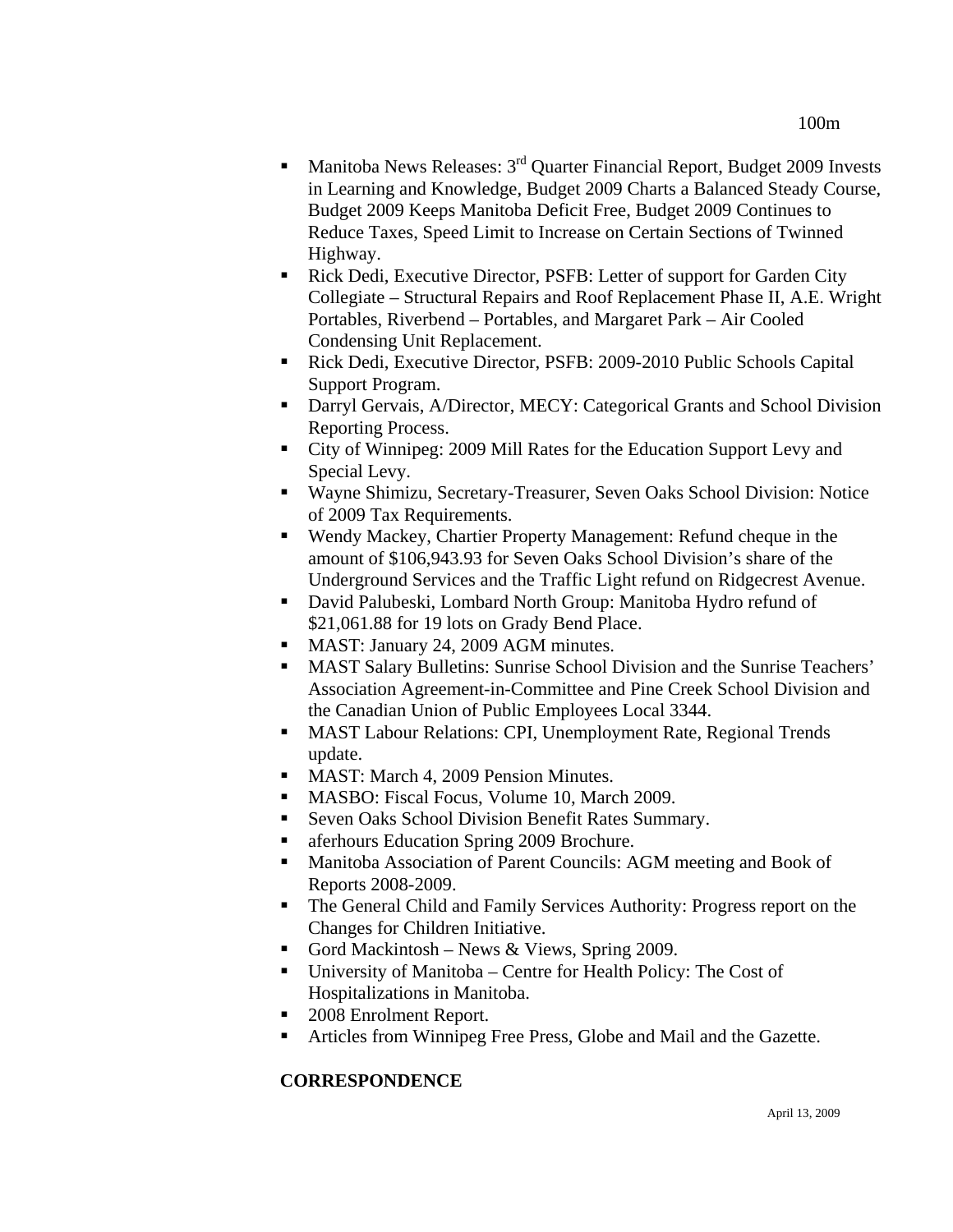- Congratulatory Correspondence:
	- Brian Humniski, Teacher, Maples Collegiate: awarded the Chef of the Year Award from the Canadian Culinary Federation.
	- Jean Boulet, Constable, Winnipeg Police Service: Recognition of Patrol Supervisors: Michael Ilyniak, 20 Years, R.F. Morrison School; Robin Allary, 10 Years, Forest Park School; Ric Flett, 10 Years, Governor Semple School; Robert Holmes, 5 Years, Collicutt School; Jennifer Greening, 5 Years, James Nisbet Community School; Joanna Montanaro, 5 Years, Victory School.
- Thank you letter received from Gerry Corr, Principal, West Kildonan Collegiate: for presenting the school library with \$250 in order to purchase books relating to Aboriginal Education in recognition of Teacher Appreciation Week.

## **ANNOUNCEMENTS**

- Policy Committee Meeting Thursday, April 16,  $2009 1:30$  p.m.
- **Informal Board Meeting Monday, April 20, 2009 6:00 p.m.**
- Regular Board Meeting Monday, April 27, 2009 6:00 p.m.
- Informal Board Meeting Monday, May  $4$ , 2009 6:00 p.m.
- Regular Board Meeting Tuesday, May 12,  $2009 6:00$  p.m.
- Regular Board Meeting Monday, June 29, 2009 6:00 p.m.
- Regular Board Meeting Monday, August 31,  $2009 6:00$  p.m.

## **ANNOUNCEMENTS**

Coaches Appreciation Dinner

Wednesday, June 3, 2009 – Canad Inns Garden City – 5:30 p.m.

Long Service Retirement Dinner

Wednesday, June 10, 2009 – The Fairmont Winnipeg, Two Lombard Place – 6:30 p.m.

#### Board/Superintendent Retreat

Friday, June 12 and Saturday, June 13, 2009 – Lakeview Resort & Gimli Conference Centre, Gimli, Manitoba.

## **ANNOUNCEMENTS**